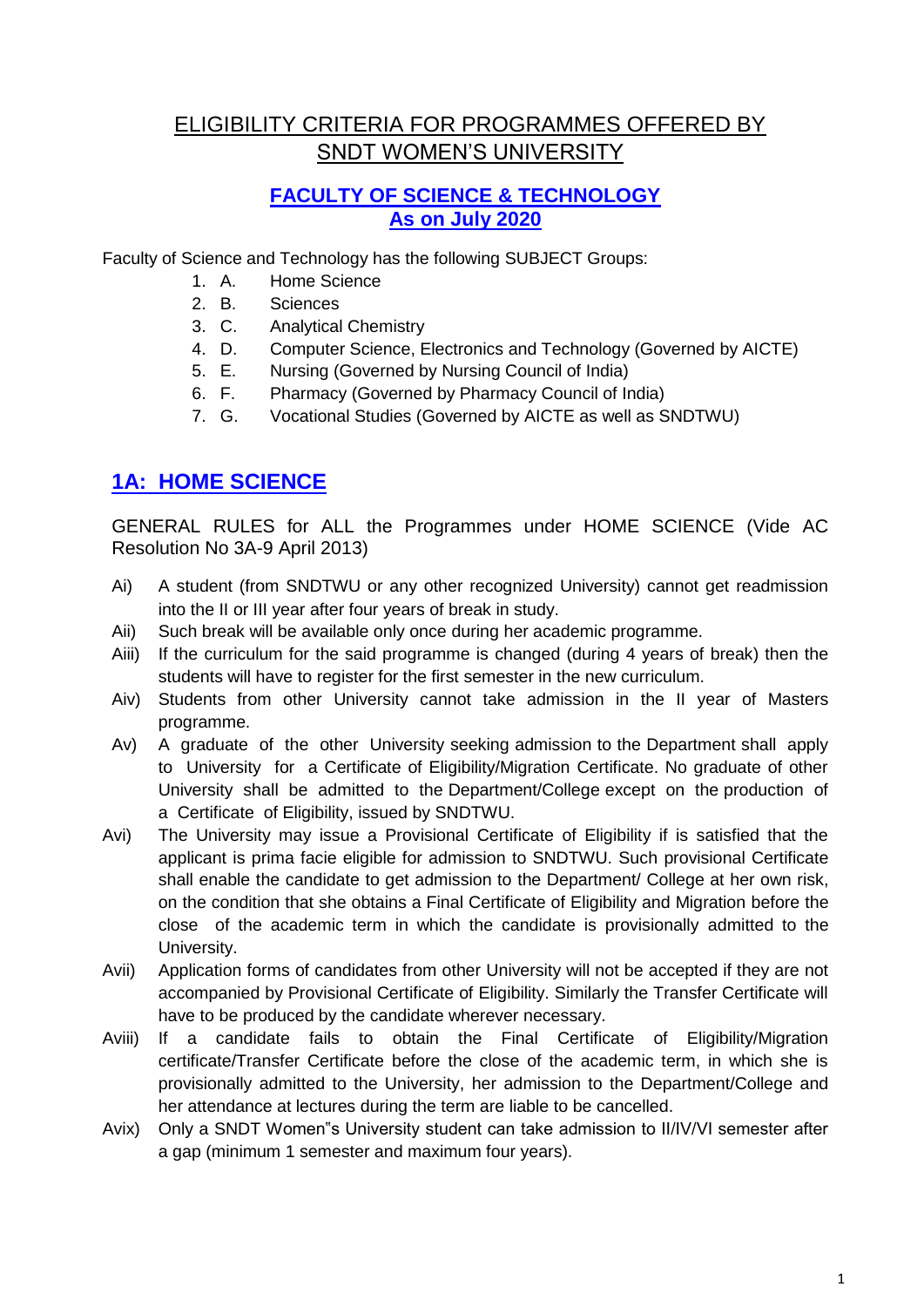## **B.Sc. Home Science with Specialisations in:**

#### **Food Science and Nutrition, Human Development, Family Resource Management, Textile Science and Extension Education (Vide AC Resolution No 3A-9 April 2013)**

A candidate to be eligible for admission for the three years programme leading to Degree of Bachelor of Home Science must have passed the High School Certificate (Std. XII) examination conducted by different Divisional Boards of the Maharashtra (or any other State) Board of Secondary and Higher Secondary Education with the following Subjects:

- English,
- Any one of the Modern Indian or Foreign Languages or any other Classical Language or Information Technology
- Any four Subjects carrying 100 marks each

OR

- English,
- Any one Vocational Subiect carrying 200 marks
- Any three Science Subjects carrying 100 marks each

#### OR

Must have passed Higher Secondary School Certificate (standard XII) examination with Minimum Competency based Vocational Courses (MCVC) conducted by the different Divisional Boards of the Maharashtra (or any other State) Board of Secondary and Higher Secondary Education.

#### OR

For Fashion and Apparel Design –  $12<sup>th</sup>$  Standard (any Stream) or Three years Government recognized Diploma in "Dress Design & Garment Construction" after 10th Standard. For Food Science & Quality Control, 12<sup>th</sup> Std. with Science/Home Science with Science with 50% marks.

#### OR

Must have passed an examination of any other recognized Board or Body Recognized as equivalent thereto.

#### **B.Sc. Home Science Second Year**

For a student from this University- should have cleared second year in the same subject or has passed with admissible ATKT.

Students from B.A. Home Economics are eligible for admission to Second Year Home Science after completing their First Year.

For students from other universities should have completed first year of Home Science with or without ATKT.

Students from other (Non Home Science) Faculties will be admitted with prerequisites of 4 credits of specialization and 4 credits of General Home Science (irrespective of Theory or Practical)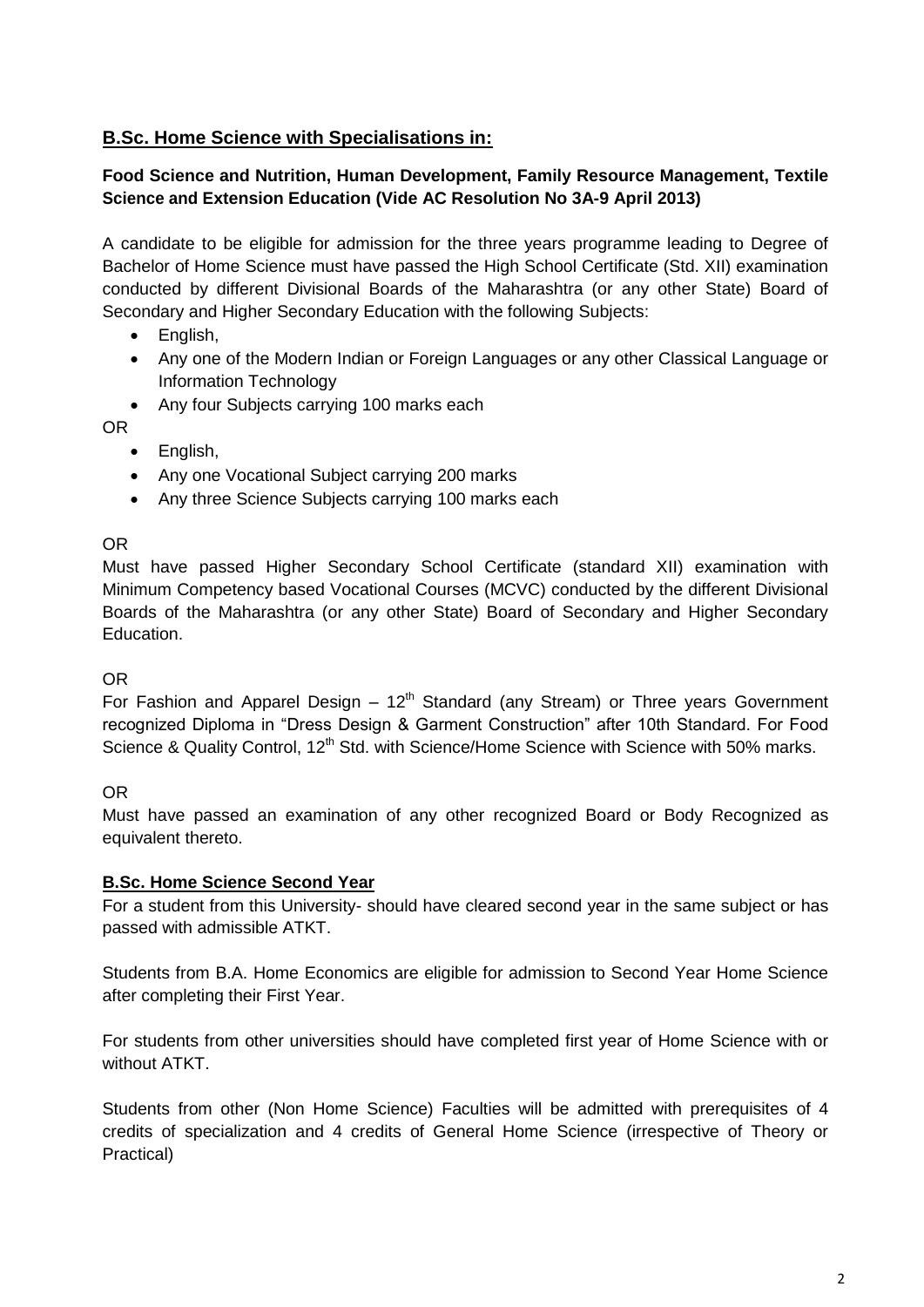**Pre-requisite** for each student is to be decided after looking at the subjects completed at the First Year level.

From the following pre-requisites courses any TWO Courses (total 8 credits) will be offered to the students:

#### **Choice for Pre-requisite Courses**

Design & Aesthetics 4 Credits Life Span Development 4 Credits Food Science & Nutrition 4 Credits

Textile Science & Apparel Design 4 Credits

Science students will take "Design & Aesthetics" and "Life Span Development" whereas students from Arts & Commerce will take "Food Science & Nutrition" and "Textile Science & Apparel Design".

#### **B.Sc. Home Science Third Year**

For a student from this University - should have cleared second year in the same subject or has passed with admissible ATKT. For students from other Universities should have completed their first and second Year in Home Science (with same specialization) with or without ATKT.

### **POSTGRADAUTE PROGRAMMES IN HOME SCIENCE:**

#### **M.Sc. EXTENSION & COMMUNICATION**

#### **(Acaemic Council 18.6.2020 Resolution No: 1.3**

Minimum 45% for students with BSc Home Science with any specialization, BSc Composite Home Science, BA in Home Economics/Home Science, BSc General Home Science, BSc family and community sciences/Human Ecology and Community Sciences, B. Sc. Agriculture/forestry/horticulture/Bottany, BSc Home Economics, Bachelor"s degree in Social Work, Arts, Management, Mass Communication and Journalism, Mass Media.

#### **M.Sc. HUMAN DEVELOPMENT**

Minimum 45% for students with B.Sc. Home Science with Human Development, BSc Composite Home Science, BA in Home Economics/Home Science, BA/BSc Psychology, BSc/BA Guidance Counseling. Minimum 45% with one-year PG Diploma in Early Childhood Education, Special Education, Guidance and Counseling.

#### **M.SC. EARLY CHILDHOOD EDUCATION**

Minimum 45% for any graduate with preference for B.Sc. Home Science with Human Development, BSc Composite Home Science, BSc Composite Home Science, BSc Family and Community Sciences, BA in Home Economics/Home Science, BA/BSc Psychology, BSc/BA Guidance Counseling, B.Ed. or one year PG Diploma in Early Childhood Education, Preschool education, Nursery Teacher Training, Montessory training, Special Education, Guidance and Counseling, School Counselling.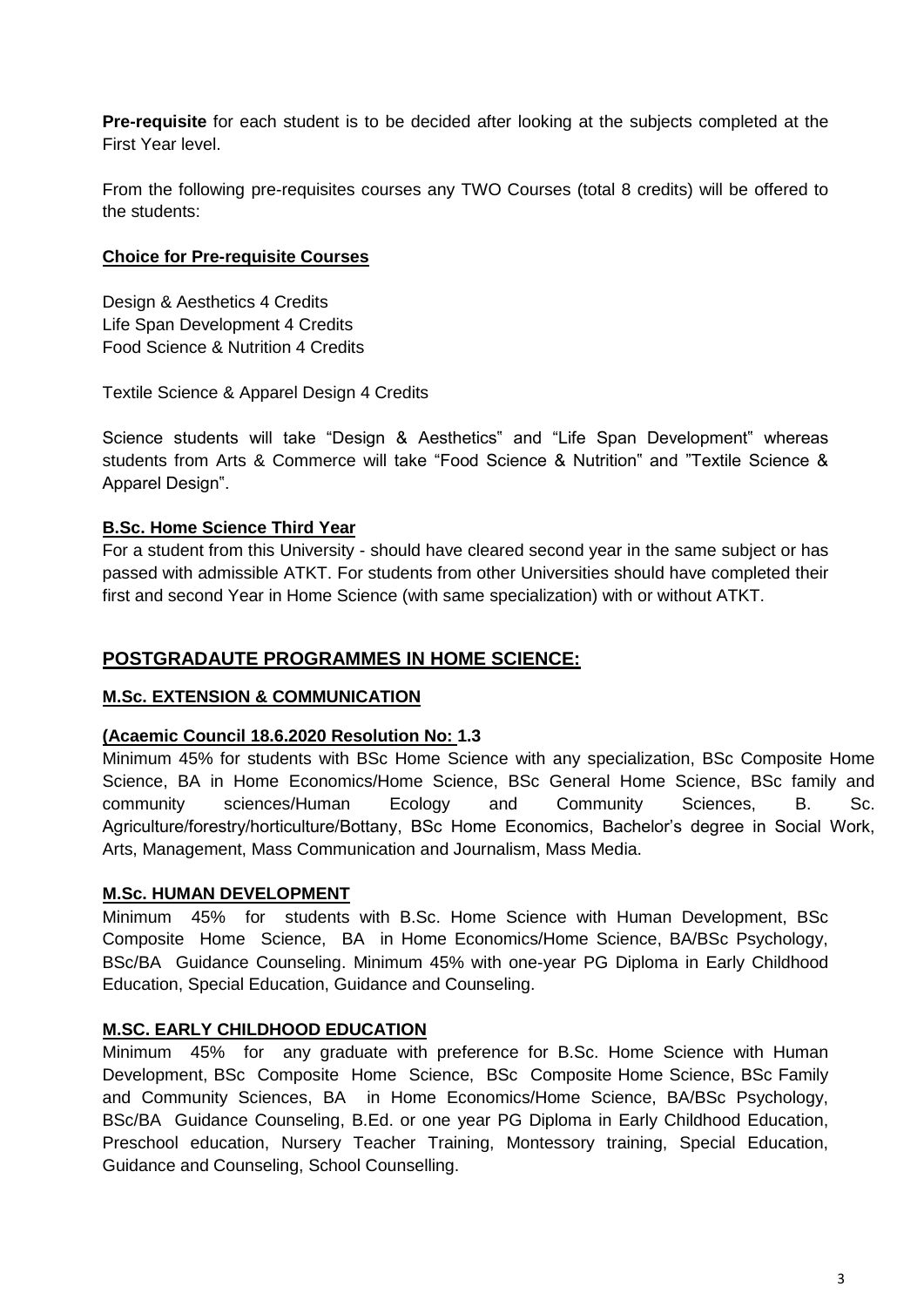#### **P.G. DIPLOMA in EARLY CHILDHOOD EDUCATION**

Minimum 45% passing with B.Sc. Home Science or BA Child Care OR Graduate from any other discipline with 50 % passing marks.

#### **PG Programmes related to Food Sceince & Nutrition**

(Academic Council Meeting 20.11.2019 Resolution dated 27.12.2019)

#### **M.Sc. Food Science and Nutrition**

Students who have BSc Foods and Nutrition, Food Science and Nutrition, Clinical Nutrition and Dietetics, Food Science and Quality Control, Applied Nutrition, Food Technology, Nutrition and Dietetics, Public Health and Nutrition with minimum 50% marks or B grade are eligible to apply. Students having pure Science Degree in Life Science, Biotechnology, Bio Chemistry, Physiology and Microbiology are eligible provided they have secured a minimum of 60% or 'A' grade in their Undergraduate degree and they have obtained minimum of 40 credits from amongst the subjects / courses as follows: 200 marks/8 credits courses in Nutrition, Diet Therapy / Dietetics related subjects AND. 100 Marks/4 Credits courses in Physiology, Biochemistry, Advanced Chemistry, Food Science / Food Chemistry, Microbiology, Clinical Nutrition, Sports Science, Public Health and Nutrition, Functional Foods, Nutraceuticals, Food Service Management, Food Safety and Quality Control, Food Preservation, Food Processing and Technology.

#### **M.Sc. Clinical Nutrition and Dietetics**

Students who have BSc Foods and Nutrition, Food Science and Nutrition, Clinical Nutrition and Dietetics, Food Science and Quality Control, Applied Nutrition, Food Technology, Nutrition and Dietetics, Public Health and Nutrition with minimum 50% marks or B grade are eligible to apply. Students having pure Science Degree in Life Science, Bio Chemistry, and Physiology are eligible provided they have secured a minimum of 60% or "A" grade in their Undergraduate degree and they have obtained minimum of 40 credits from amongst the subjects / courses as follows: 200 marks/8 credits courses in Nutrition, Diet Therapy/Dietetics related subjects AND. 100 Marks/4 Credits courses in Physiology, Biochemistry, Advanced Chemistry, Food Science / Food Chemistry, Microbiology, Clinical Nutrition, Sports Science, Public Health and Nutrition, Functional Foods, Nutraceuticals, Food Service Management, Food Safety and Quality Control, Food Preservation, Food Processing and Technology.

#### **PG Diploma in Nutrition and Food Processing Technology**

Students with minimum 50% marks or B grade who have BSc Foods and Nutrition, Food Science and Nutrition, Clinical Nutrition and Dietetics, Biochemistry, Life sciences, Microbiology, Applied Nutrition, Food Technology, Nutrition and Dietetics, Chemistry, Biotechnology, Food Science and Quality Control, Public Health and Nutrition, Physiology.

#### **PG Diploma in Dietetics/Sports Sciences Fitness And Nutrition**

Students with minimum 50% marks or B grade who have BSc Foods and Nutrition, Food Science and Nutrition, Clinical Nutrition and Dietetics, Biochemistry, Life sciences, Applied Nutrition, Food Technology, Nutrition and Dietetics, Public Health and Nutrition, Physiology.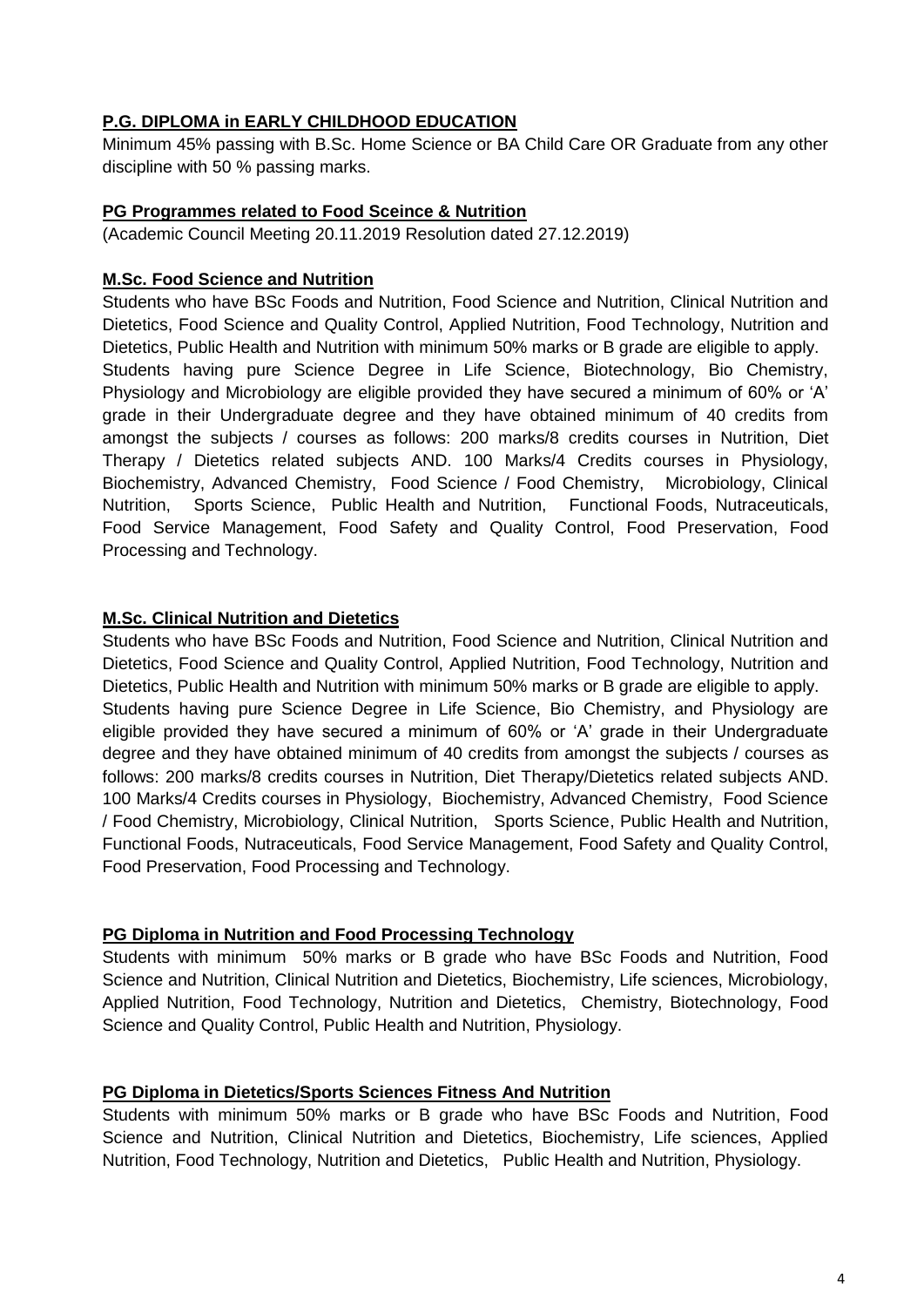#### **Admission Guidelines for Food Science & Nutrition related Programmes:**

- From the total seats available, not more than 20 percent of the seats can be allocated to students with a pure science degree.
- All applicants must appear for an entrance test for 100 marks that will consist of general ability (30 marks) and subject matter (70 marks).
- Weightage for Percent marks obtained in B.Sc.

| UG %         | $50$ | 50-55  | 56-60 | 61-65    | 66-70 | 71-75  | 76-80 | $\geq 81$ |
|--------------|------|--------|-------|----------|-------|--------|-------|-----------|
| Mark         |      | ∽<br>ັ |       |          |       | r      | ີ     | ▵         |
| ົ<br>$\cdot$ |      |        |       | . .<br>u | ບ     | ∽<br>N |       |           |

- Selection will be purely on merit based; 50 percent weightage will be given to the entrance test and 50 percent weightage to the grade obtained in B.Sc.
- There will be 5% relaxation of marks for students from the reserved categories.

#### **MSc Resource Management and Ergonomics**

Minimum 45% percent or B grade for students with BSc Resource Management, BSc Home Management, BSc Family Resource Management, BSc Home Economics, BSc General Home Science, BSc Composite Home Science, BSc Family and Community Sciences or B.A. Home Science. Minimum 50% or B grade for students with BSc Physiology, BSc Life Sciences,BSc Biology.

#### **MSc Resource Management and Interior Design**

Minimum 50% percent or B grade for students with BSc Resource Management, B.Design, BSc Family Resource Management, BSc Home Economics, BSc General Home Science, BSc Composite Home Science, BSc Family and Community Sciences. Minimum 50% or B grade for students with BSc Physiology, BSc Life Sciences,BSc Biology.

**NOTE:** Those who have done BSc Home Economics, BSc General Home Science, B.Sc. Composite Home Science, B.Sc.Family and Community Sciences should have passed Elementary and Intermediate Drawing examinations.

#### **MSc in Textile Science and Apperal Design**

Minimum 45% for students with BSc degree in Textile Science and Apparel Design, Fashion Apparel Design, Dress Design Minimum 50% for students with B Design / Textile Design. Minimum 50% for students with BSc Composite Home Science, BA Home Science, BSc General Home Science, BSc Human Ecology and Consumer Studies, BSc Family and Community Sciences who have completed minimum of 8 credits under semester pattern or 200 marks under annual pattern of courses related to Textiles and Apparel Design.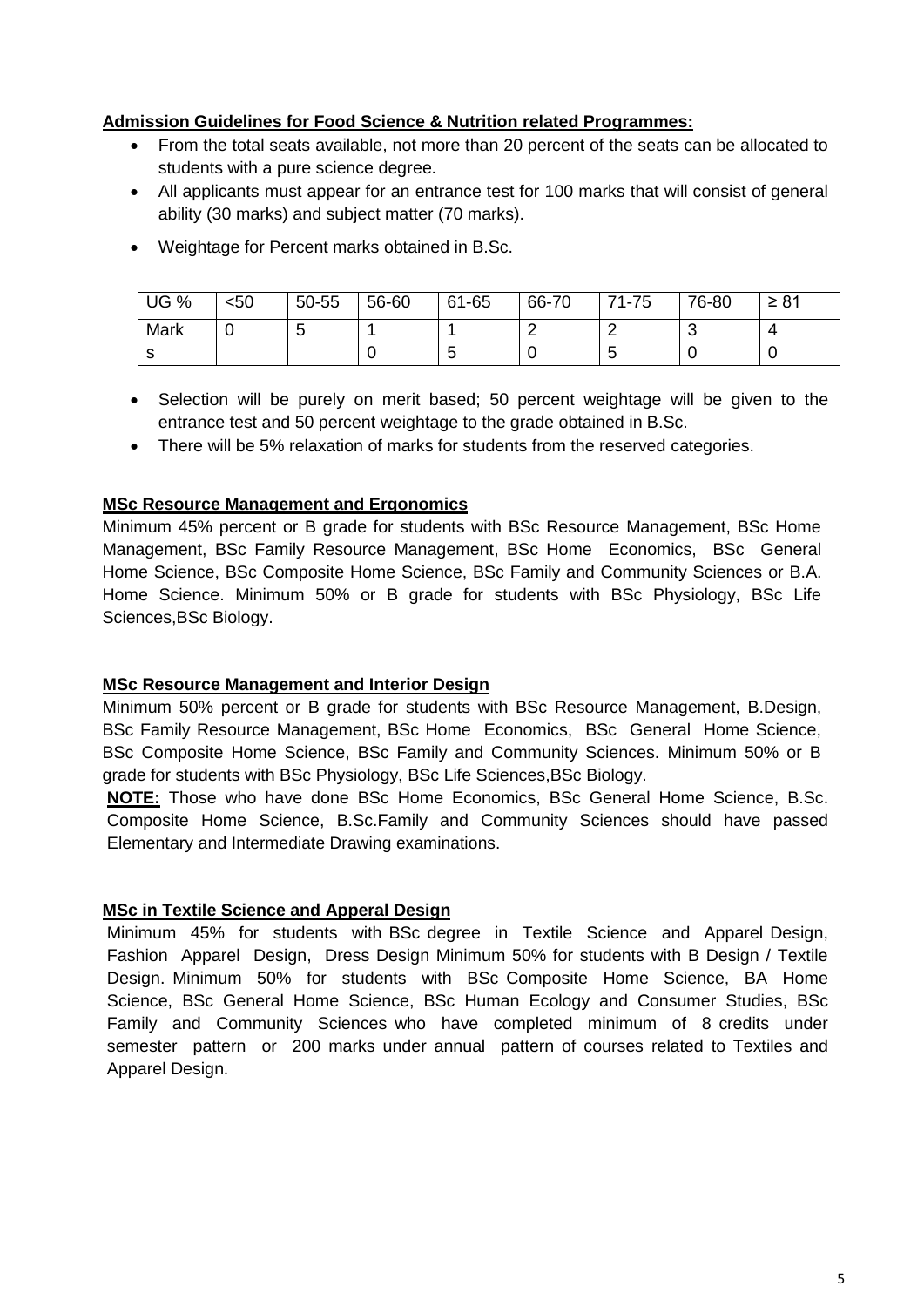# **2B: SCIENCE**

GENERAL RULES for ALL the Programmes under SCIENCE (Vide AC Resolution No 3A-9 April 2013)

- Bi) A student (from SNDTWU or any other recognized University) cannot get readmission into the II or III year after four years of break in study.
- Bii) Such break will be available only once during her academic programme.
- Biii) If the curriculum for the said programme is changed (during 4 years of break) then the students will have to register for the first semester in the new curriculum.
- Biv) Students from other University cannot take admission in the II year of Masters programme.
- Bv) A graduate of the other Universityseeking admission to the Department shall apply to University for a Certificate of Eligibility/Migration Certificate. No graduate of other University shall be admitted to the Department/College except on the production of a Certificate of Eligibility, issued by SNDTWU.
- Bvi) The University may issue a Provisional Certificate of Eligibility if is satisfied that the applicant is prima facie eligible for admission to SNDTWU. Such provisional Certificate shall enable the candidate to get admission to the Department/ College at her own risk, on the condition that she obtains a Final Certificate of Eligibility and Migration before the close of the academic term in which the candidate is provisionally admitted to the University.
- Bvii) Application forms of candidates from other University will not be accepted if they are not accompanied by Provisional Certificate of Eligibility. Similarly the Transfer Certificate will have to be produced by the candidate wherever necessary.
- Bviii) If a candidate fails to obtain the Final Certificate of Eligibility/Migration certificate/Transfer Certificate before the close/end of the academic term, in which she is provisionally admitted to the University, her admission to the Department/College and her attendance at lectures during the term are liable to be cancelled.
- Bvix) Only a SNDT Women"s University student can take admission to II/IV/VI semester after a gap (minimum 1 semester and maximum four years).

#### **B. Sc. Physics/Chemistry/Botany/Zoology**

A candidate to be eligible for admission for the three years programme leading to Degree of Bachelor of Science must have passed the High School Certificate (Std. XII) examination conducted by different Divisional Boards of the Maharashtra (or any other State) Board of Secondary and Higher Secondary Education with the following subjects and aggregate of not less than 45% marks:

- English,
- Any one of the Modern Indian or Foreign Languages or any other Classical Language or Information Technology
- Any four Science Subjects carrying 100 marks each

OR

- English,
- Any one Vocational Subiect carrying 200 marks
- Any three Science Subjects carrying 100 marks each

## OR

Must have passed an examination of any other recognized Board or Body Recognized as equivalent thereto.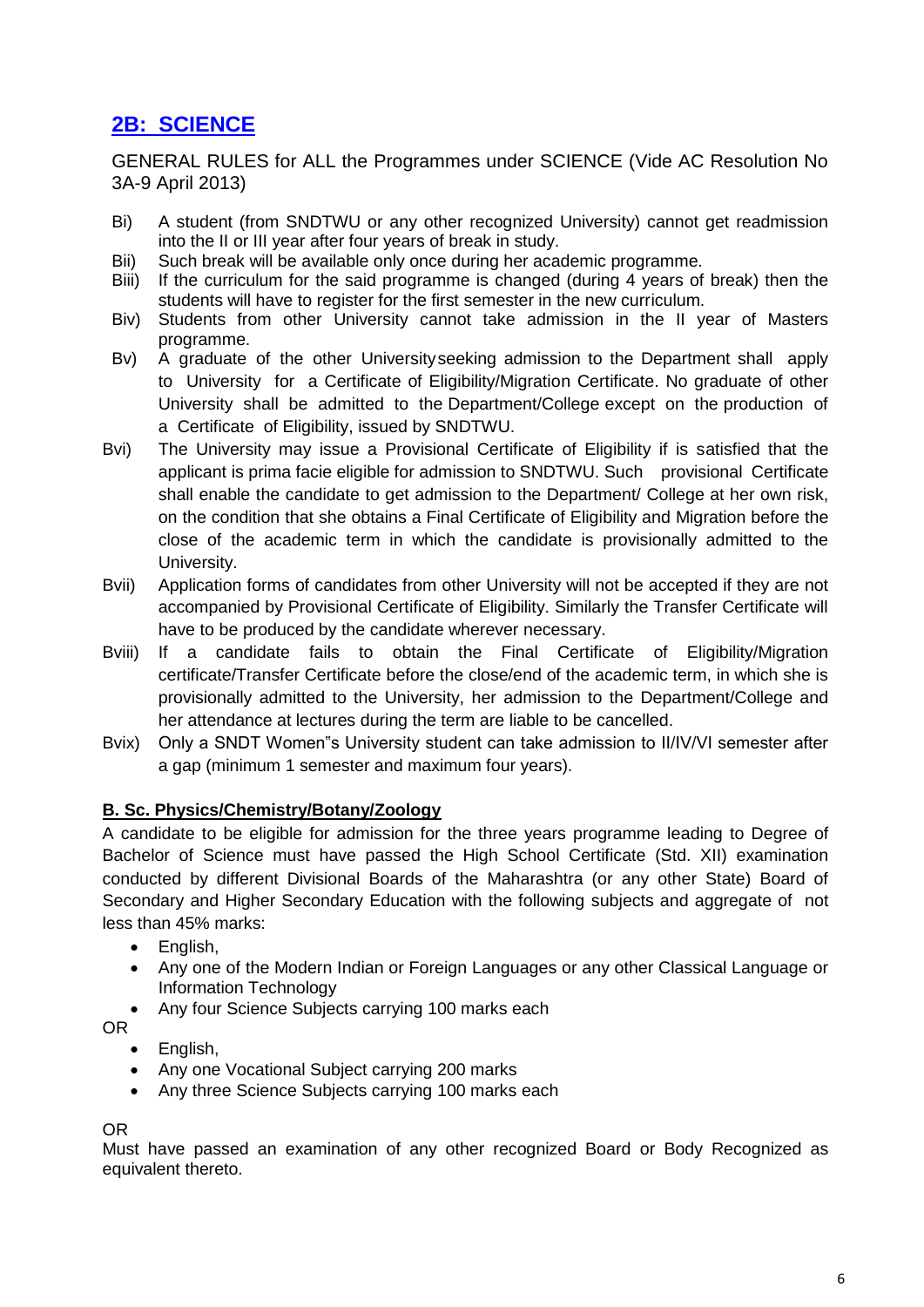## **B. Sc. Microbiology** (Academic Council Meeting 29.6.2015 Resolution No 36)

A candidate for being eligible for admission for the three years programme leading to Degree of Bachelor of Science-Microbiology must have passed the High School Certificate (Std. XII) examination conducted by different Divisional Boards of the Maharashtra Secondary and Higher Secondary Education with the following subjects and aggregate of not less than 45% marks:

- English,
- Any one of the Modern Indian or Foreign Languages or any other Classical Language or Information Technology
- Any four Science Subjects carrying 100 marks each

OR

- English,
- Any one Vocational Subject carrying 200 marks
- Any three Science Subjects carrying 100 marks each

#### OR

Must have passed an examination of any other recognized Board or Body Recognized as equivalent thereto.

#### **M. Sc. Microbiology** (Academic Council Meeting 29.6.2015 Resolution No 36)

Student seeking admission to MSc Microbiology must fulfill following Criteria:

Candidate should have Bachelors degree with Microbiology as principal subject.

OR

Bachelors degree\* with Chemistry / Biochemistry / Botany / Zoology / Life Sciences / Environmental Sciences / Bio-technology with Microbiology at subsidiary level with at least 50% marks as aggregate of all the semester / years.

OR

B. Sc. with 5 units of 4 credits each (Annual System) or B. Sc.with 32 credits (Semester System) of Microbiology.

## **3C: Analytical Chemistry**

**M.Sc Analytical Chemistry** (AC Meeting 11.2.2014 Resolution No.18)

A student seeking admission to M.Sc. (analytical chemistry) programme will be considered eligible only if she has studied minimum 5 courses of 4 credits each of a chemistry (if coming from Annual System) or 32 credits (from semester system).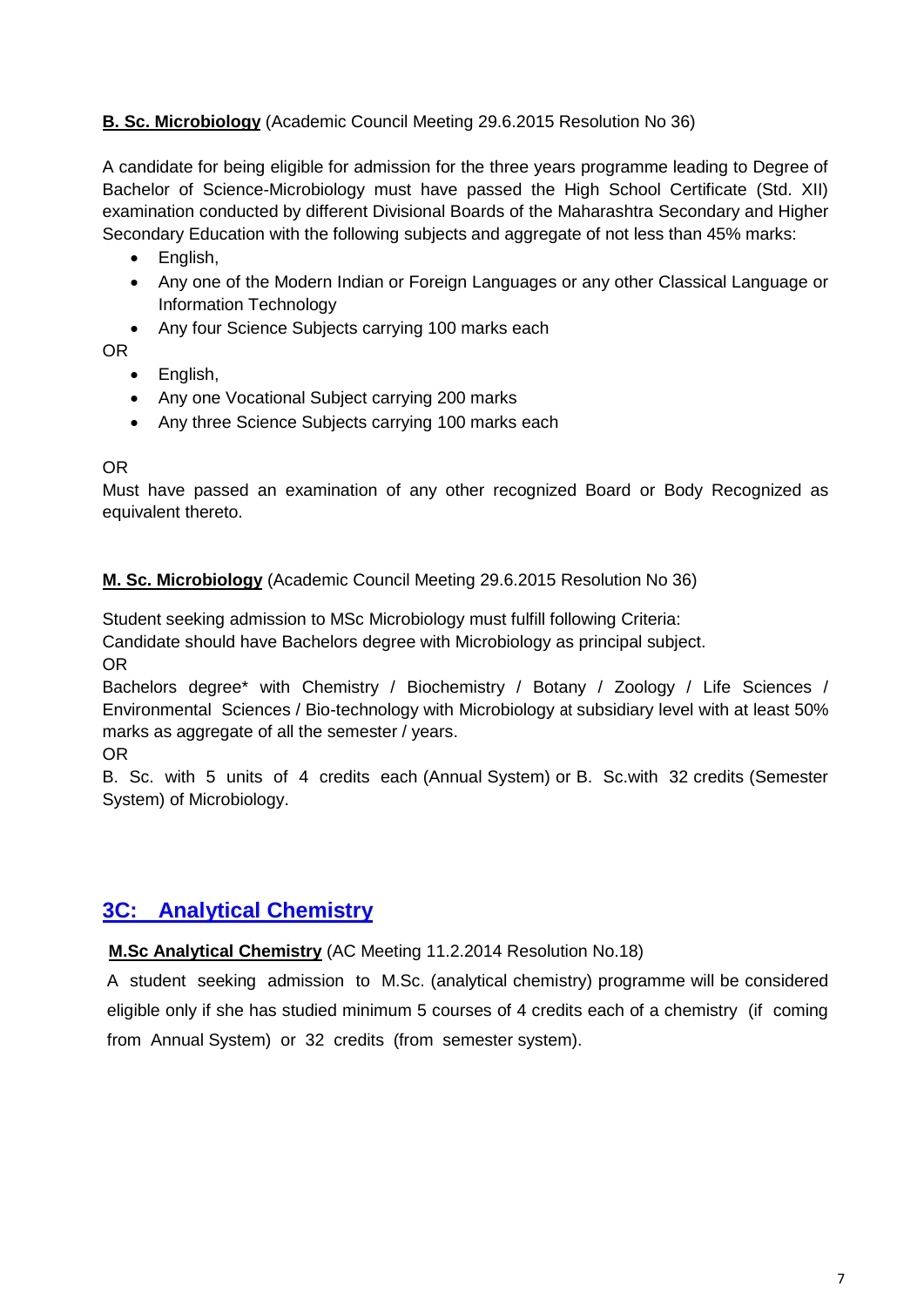## **4D: Computer Science, Electronics & Technology**

GENERAL RULES for the Programmes under Technology (Vide AC Resolution No 3A-9 April 2013)

- Ci) A student (from SNDTWU or any other recognized University) cannot get readmission into the II or III year after four years of break in study.
- Cii) Such break will be available only once during her academic programme.
- Ciii) If the curriculum for the said programme is changed (during 4 years of break) then the students will have to register for the first semester in the new curriculum.
- Civ) Students from other University cannot take admission in the II year of Masters programme.
- Cv) A graduate of the other University seeking admission to the Department shall apply to University for a Certificate of Eligibility/Migration Certificate. No graduate of other University shall be admitted to the Department/College except on the production of a Certificate of Eligibility, issued by SNDTWU.
- Cvi) The University may issue a Provisional Certificate of Eligibility if is satisfied that the applicant is prima facie eligible for admission to SNDTWU. Such provisional Certificate shall enable the candidate to get admission to the Department/ College at her own risk, on the condition that she obtains a Final Certificate of Eligibility and Migration before the close of the academic term in which the candidate is provisionally admitted to the University.
- Cvii) Application forms of candidates from other University will not be accepted if they are not accompanied by Provisional Certificate of Eligibility. Similarly the Transfer Certificate will have to be produced by the candidate wherever necessary.
- Cviii) If a candidate fails to obtain the Final Certificate of Eligibility/Migration certificate/Transfer Certificate before the close of the academic term, in which she is provisionally admitted to the University, her admission to the Department/College and her attendance at lectures during the term are liable to be cancelled.
- Cvix) Only a SNDT Women"s University student can take admission to II/IV/VI semester after a gap (minimum 1 semester and maximum four years).

## **B. Technology with Specialisations in:**

#### **Computer Science, Electronics, Electronics and Telecommunication, Information Technology**

A candidate to be eligible for admission to the First Year of the four year programme leading to Degree of Bachelor of Technology must have passed the High School Certificate (Std. XII) examination conducted by different Divisional Boards of the Maharashtra (or any other State) Board of Secondary and Higher Secondary Education with:

- All Subjects mentioned in Group I
- Any one of Subject from the Group II

Group I (Compulsory Subjects)

- 1. Physics
- 2. Mathematics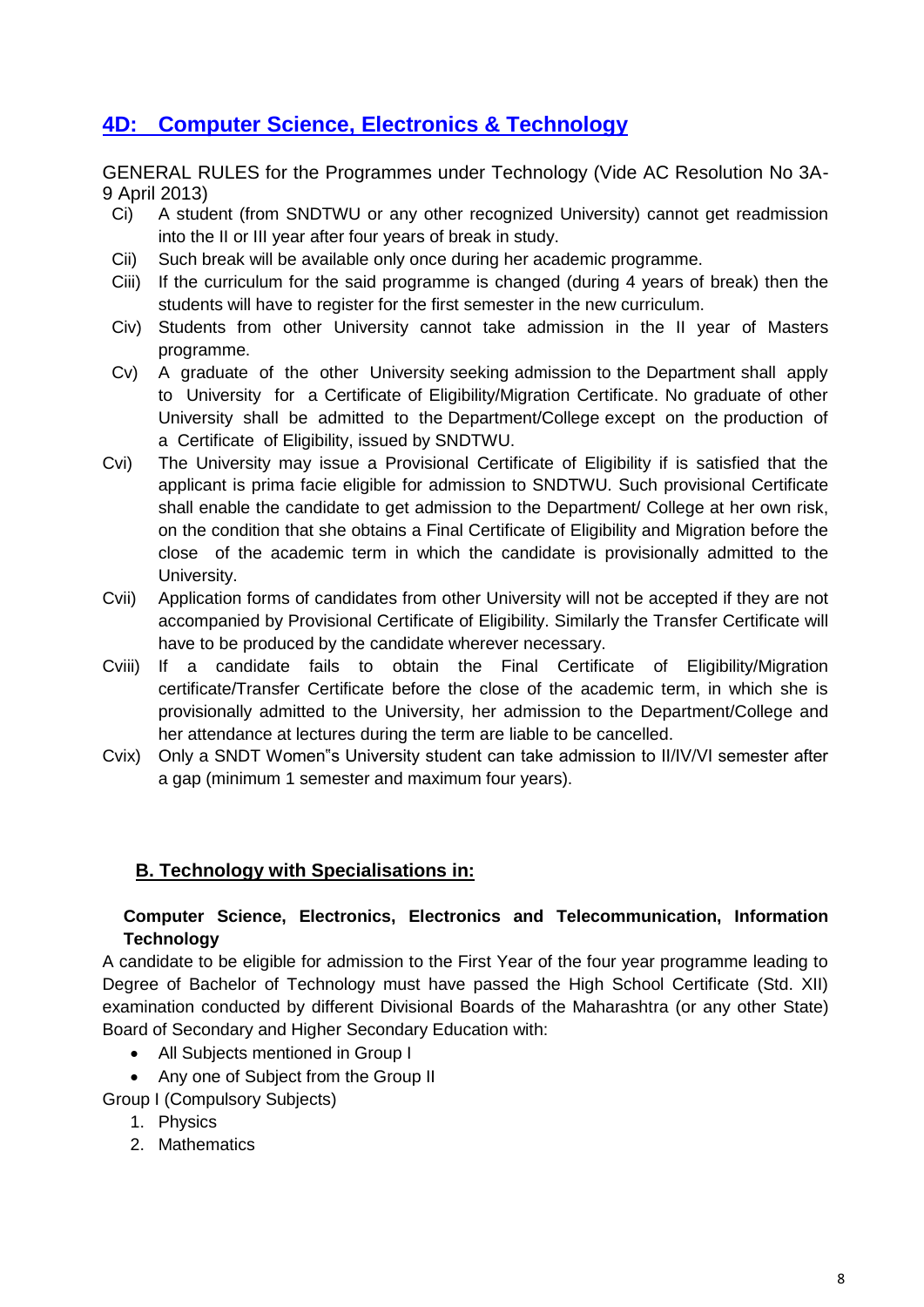Group II (AnyOneof theSubjectsfrom the Following)

- 1. Chemistry
- 2. Biology
- 3. Biotechnology
- 4. Computer Science

#### AND

Secured minimum 50% marks (45% for Backward Class candidates from Maharashtra State) in Physics, Mathematics and the Subject of Maximum marks amongst the four subject of Group-II, added together.<sup>[]</sup>

A candidate who has passed three or four years Diploma examination with minimum 50% marks in any branch of Engineering or Technology conducted by Board of Technical Education Maharashtra State or from any other Technical Board recognized as equivalent thereto or by any other institution which has been granted autonomous status by theGovernment of Maharashtra will also be eligible for admission to the first year of the Bachelor of

Technology degree programme.

#### **B.Tech. admissions are centralized by DTE**

#### **B Tech. II Year (Semester III)**

A candidate who has passed the Diploma examination in First Class in a specific branch of Engineering/Technology conducted by the Board of Technical Examination, Maharashtra State, or an examination from any other Technical Board recognized as equivalent thereto or by any other Institution which has been granted autonomous Status by the Government of Maharashtra will be exempted from attendance at courses of instruction and examinations in the subject of First Year Engineering / Technology course and will be permitted to enter upon Semester III of the second Year Engineering course. The branch to which such a candidate is eligible to be admitted shall be as approved by the University.

#### **M.Tech. Electronics & Communication:**

B.E./B.Tech.in Electronics / Electronics and Communication / Electronics and Telecommunication / Electronics and Instrumentation.

Four years Engineering/Technology Degree programme from AICTE approved Institute

#### **M.Tech. Computer Science & Technology:**

B.E./B.Tech.in Computer Science / Computer Technology / Computer Engineering / Information Technology.

Four years Engineering Degree course from AICTE approved Institute.

#### **M.Tech admissions are centralised. GATE/CET scores are considered.**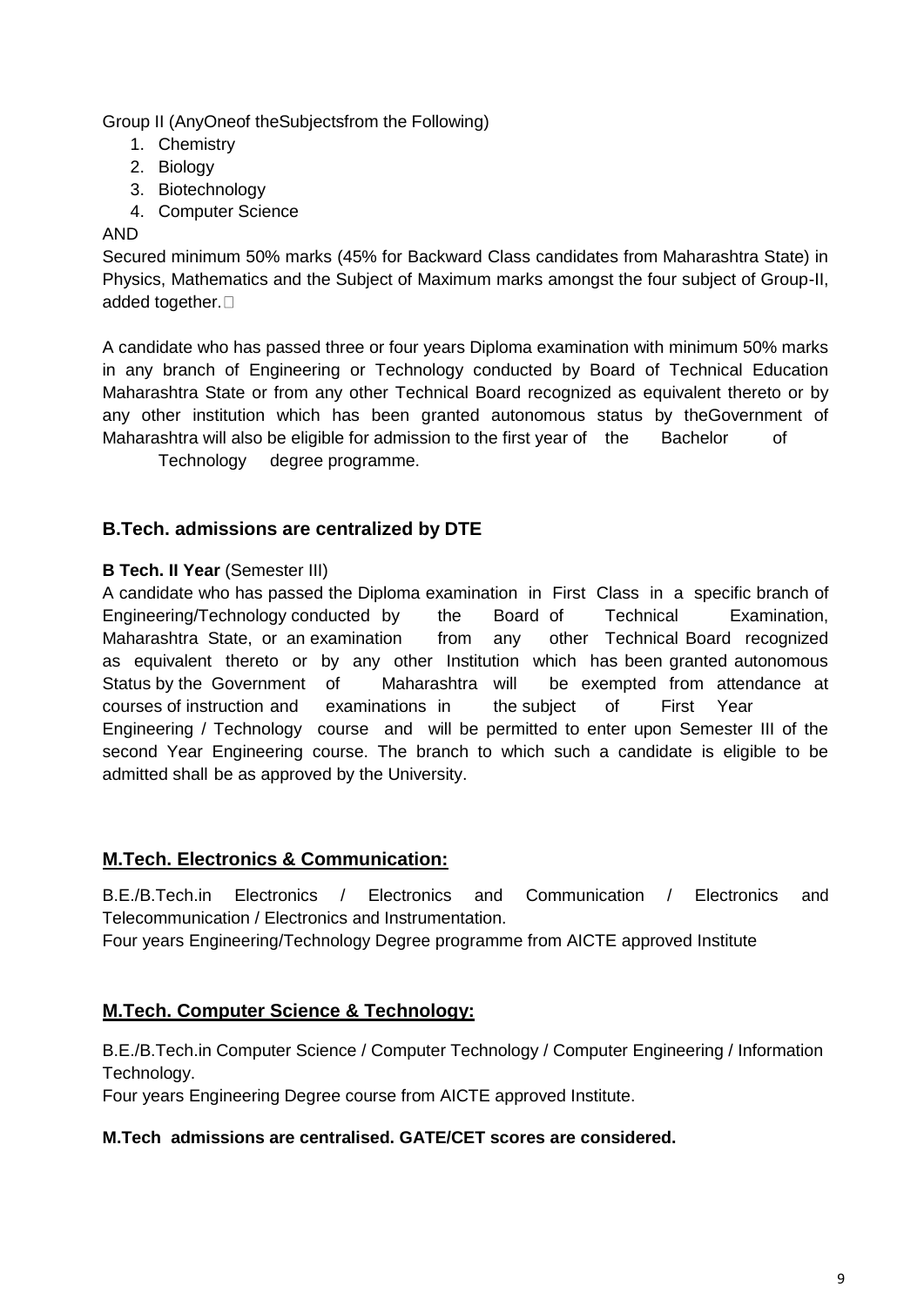## **B. Sc. Information Technology**

A candidate to be eligible for admission for the three years programme leading to Degree of Bachelor of Science (Information Technology) must have passed the High School Certificate (Std. XII) examination conducted by different Divisional Boards of the Maharashtra (or any other State) Board of Secondary and Higher Secondary Education with the following subjects:

- English,
- Any one of the Modern Indian or Foreign Languages or any other Classical Language or Information Technology
- Any four Science Subjects carrying 100 marks each

OR

- English,
- Any one Vocational Subject carrying 200 marks
- Any three Science Subjects carrying 100 marks each

#### OR

Must have passed an examination of any other recognized Board or Body Recognized as equivalent thereto.

**Note:** Students who have not done Mathematics at 12<sup>th</sup> Standard are needed to take a bridge course in Mathematics and pass in a University conducted test before Semester I Examination.

#### **B.Sc. (IT) II Year**

- For a student from our University should have cleared or has ATKT as admissible in first year in the same subject.
- For a student from another university studied at least two courses of four credits each in the I year in the same subject. Passed I year with or without ATKT.
- Passed three year full time Diploma in Engineering with an aggregate of not less than 60% (Open Category) and 55% ( Reserved Category) OR

#### **B.Sc. (IT) III Year**

- For a student from our University should have cleared first year and second year in the same subject or has passed with admissible ATKT in the second year.
- For a student from another university should have completed at least six courses of 4 credits each or 24 credits in the I and II year in the subject. Passing in I and II year with or without ATKT.

## **B.Computer Application (BCA): (Vide AC Resolution No 3A-9 April 2013)**

A candidate to be eligible for admission for the three years programme leading to Degree of Bachelor of Science- Computer Application must have passed the High School Certificate (Std. XII) examination conducted by different Divisional Boards of the Maharashtra State Board of Secondary and Higher Secondary Education with 45% marks (40% for candidates belonging to Reserved category) with the following subjects (from any stream):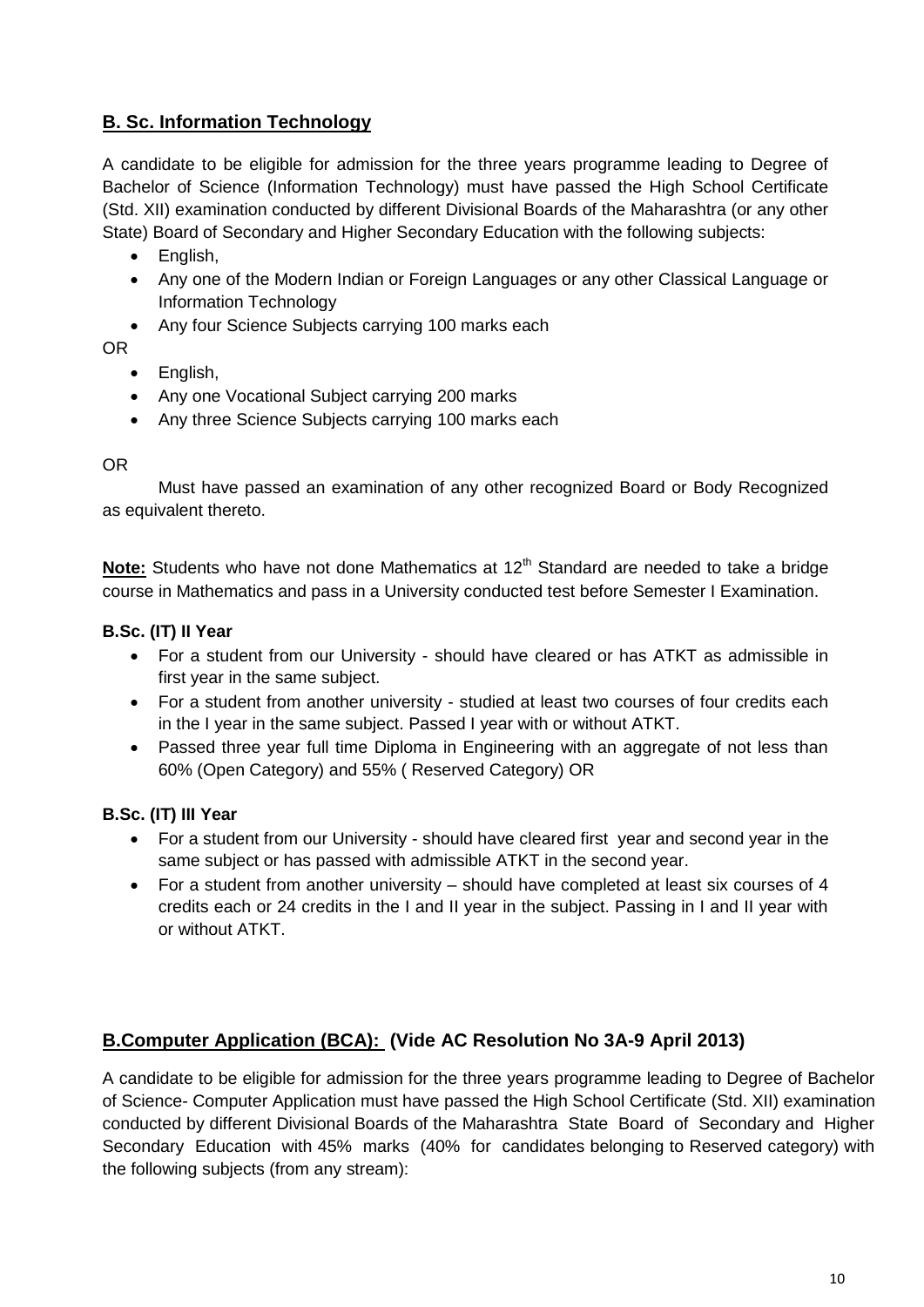- English,
- Any one of the Modern Indian or Foreign Languages or any other Classical Language or Information Technology
- Any four Subjects carrying 100 marks each

OR

- English,
- Any one Vocational Subject carrying 200 marks
- Any three Subiects carrying 100 marks each

## OR

Must have passed Higher Secondary School Certificate (standard XII) examination with Minimum Competency based Vocational Courses (MCVC) conducted by the different Divisional Boards of the Maharashtra (or any other State) Board of Secondary and Higher Secondary Education.

- English,
- Any one of the Modern Indian or Foreign Languages or any other Classical Language or Information Technology
- **•** General Foundation Course
- Any one subject carrying 300 marks from amongst MCVC prescribed by Higher Secondary School Certificate Examination from time to time.

## OR

Must have passed an examination of any other recognized Board or Body Recognized as equivalent thereto.

## OR

Must have Passed any three year Government Recognised Diploma Programme.

## **B.C.A. II Year**

- For a student from our University should have passed in first year in the same subject.or has admissible ATKT.
- For a student from another university studied at least two courses of four credits each in the first year in the same subject. Passed first year with or without ATKT.
- Should have passed three year full time Government /DTE recognized Diploma course.

## **B.C.A. III Year**

- For a student from our University should have passed second year in the same subject or has admissible ATKT.
- For a student from another university should have completed at least six courses of 4 credits each or 24 credits in the first and second year in the subject. Passed in the first year and second year with or without ATKT.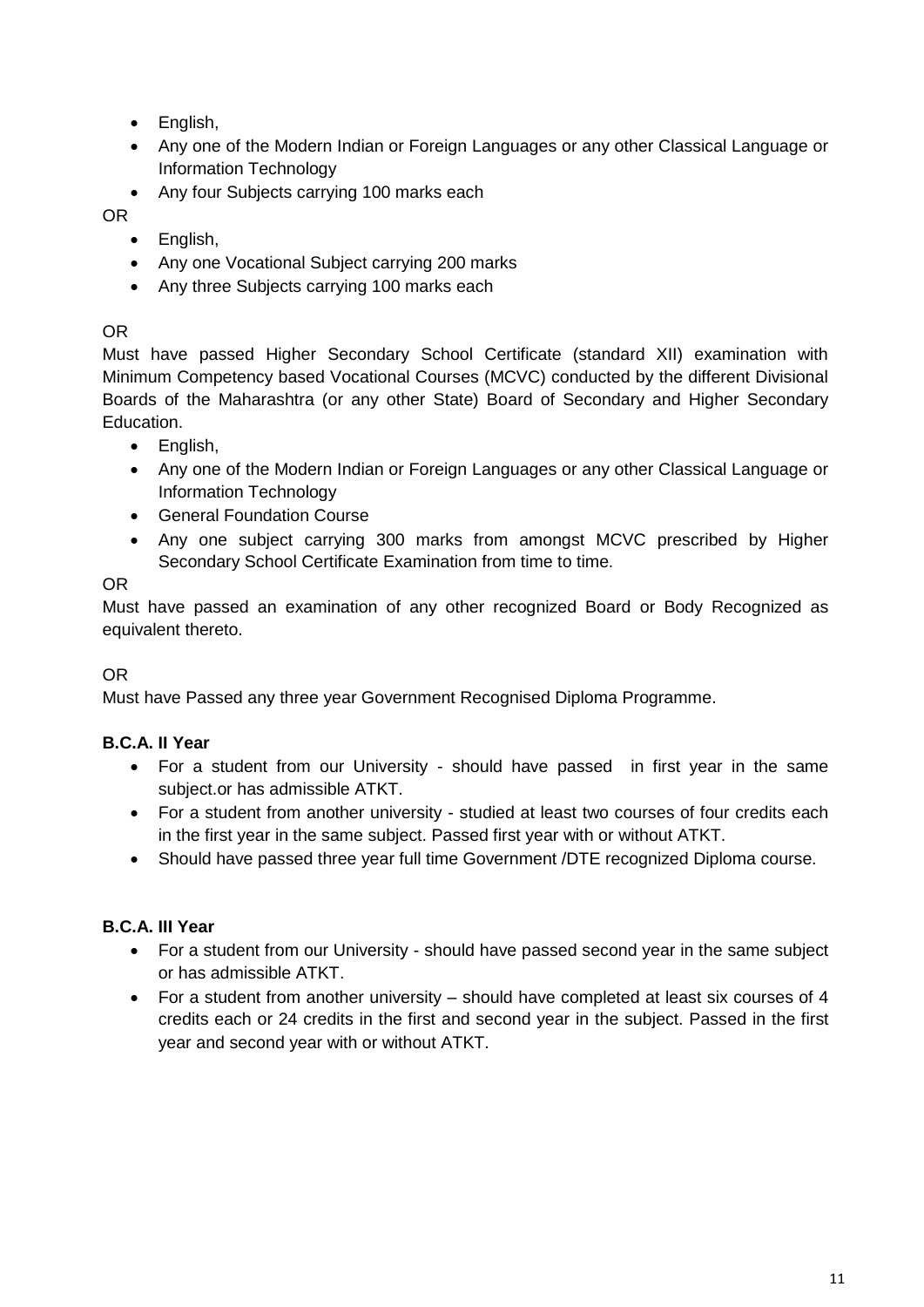#### **M.C.A. Computer Application:** (Academic Council Meeting 22.4.2014 Resolution No 11)

#### **M.C.A. First Year**

As per DTE norms and MAH-MCA-CET score, any graduate from a recognized University with Mathematics subject at XII or degree level with Minimum 50% in aggregates (45% for reserved category and persons with disability- from Maharashtra State) in aggregate.

#### **M.C.A. Second Year**

Graduates in BCA, BCS, BSC IT / CS with Minimum 50% in aggregates (45% for reserved category and persons with disability- from Maharashtra State) from any recognized university.

#### **M.Sc. Computer Science:**

#### **M.Sc. (Computer Science) First Year**

A Science Graduates in B.Sc.(Physics), B.Sc.(Mathematics), B.Sc.(Electronics), B.Sc.(Information Technology), B.Sc.(Computer Science) or BCA or any engineering graduate in allied subject from the recognized university with an aggregate marks not less than 50% (Open Category) and 45% (for Reserved Category candidates).

#### **Direct Admission to second year M.Sc.(CS) for PGDCSA Integrated Course Students**

Direct admission to MSc.-CS second year is allowed through integrated lateral entry for PGDCSA students who have completed PGDCSA successfully with marks not less than 60% (open category) and 55% (Researved category) and those who fulfill the following basic eligibility criteria given in Clase 2.

A Science Graduates in B.Sc. Physics / Mathe,atics / Electronics / Information Technology / Computer Science or Computer Application or any engineering graduate in allied subjects from the recognized University with an aggregate marks not less than 50% (open category) and 45% (Researved category).

Direct admission through integrated lateral entry will be as per government reservation policy and the University norms and admission will not exceed the intake capacity of 60.

#### **POST GRADUATE DIPLOMA in COMPUTER SCIENCE APPLICATIONS**

A woman graduate from recognized university with aggregate marks of not less than 50% (Open Category) and 45% (Reserved Category candidate).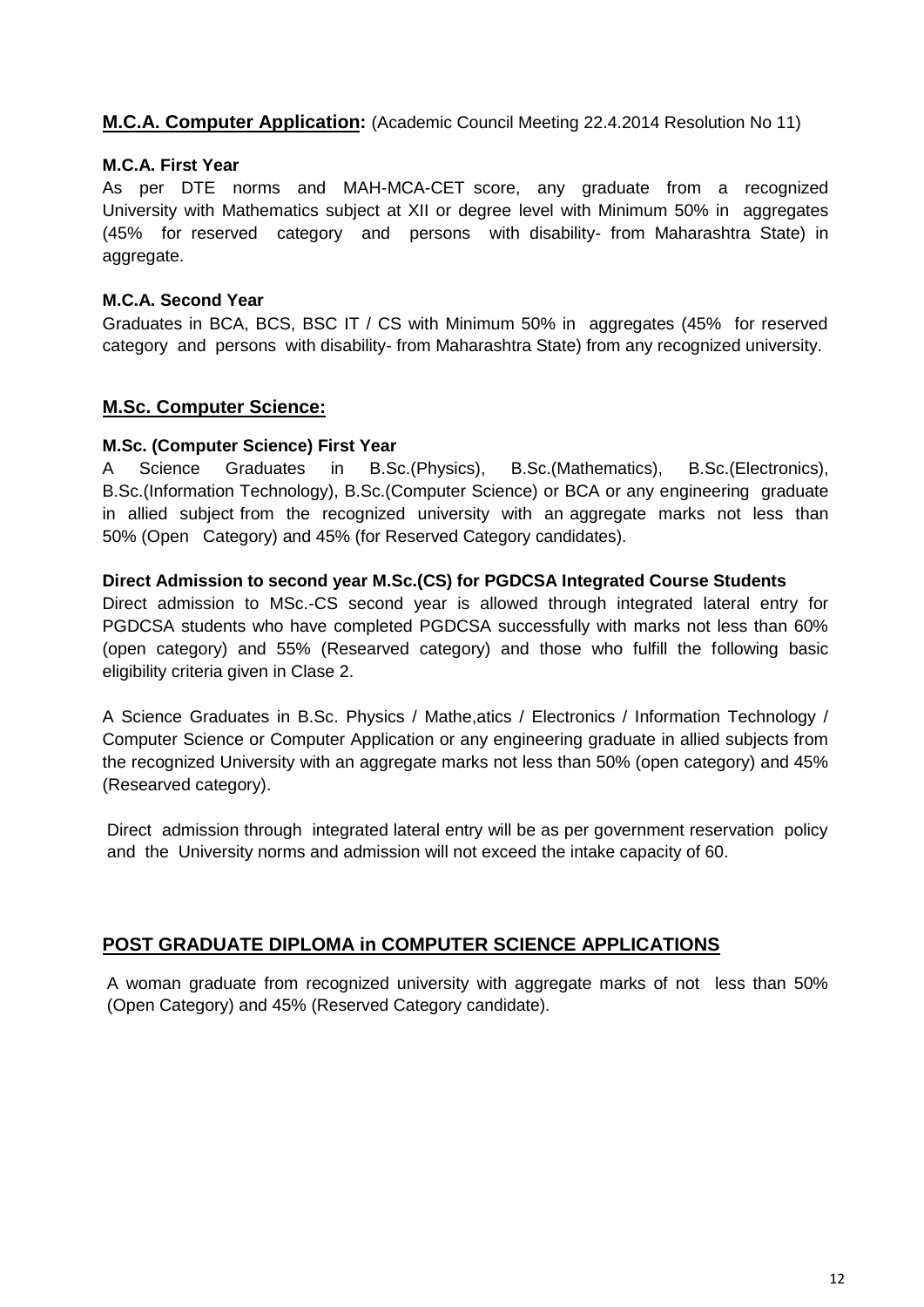## **5E: Nursing**

#### **B.Sc. Nursing:**

A candidate with High School Certificate (Std. XII) examination with Physics, Chemistry, Biology and English cleared in the first attempt with minimum 50% marks and above and 45% for SC/ST/OBC/DT-NT. and 16 years of age at the time of admission. Candidates should produce a medical fitness certificate.

#### **M.Sc. Nursing:**

B.Sc. Nursing degree of SNDTWU or any other Recognized University equivalent to this University or Post Basic B.Sc. Nursing with minimum 55 % marks at the first attempt.

Should have minimum one year of experience in any clinical area either in Hospital or community.

In case of post basic B.Sc. Nursing graduates, experience prior to their B.Sc. Nursing graduation will be considered. Candidates should not be more than 45 years.

Has registered with the Nursing Council in this state or any other states and is eligible to be registered in the State of Maharashtra.

Candidates in service should apply through proper channel.

## **6F: Pharmacy**

#### **B. Pharmacy**

Candidate should be an Indian National and should have passed the H.SC. (Std.XII) examination of Maharashtra State Board of Secondary and Higher Secondary Education or its equivalent examination with subjects English, Physics, Chemistry and Biology/Mathematics AND secured minimum 50% marks i.e. not less than 150 marks out of 300 marks (minimum 45% marks i.e. not less than 135 marks out of 300 marks in case of candidates of Backward Class categories belonging only to Maharashtra State) in the subjects Physics, Chemistry and Biology/Mathematics added together (Maximum of marks obtained in Biology/Mathematics shall be considered for the purpose of addition) AND obtained a nonzero score at MHT-CET and as per the norms laid down by the Government of Maharasthra from time to time.

Diploma holders who have passed the Diploma Programme (of three years) in Pharmacy with minimum of 50% marks and medium of instructionas English from the Polytechnics affiliated to MSBTE or AICTE approved autonomous Polytechnics in Maharashtra State (for Maharashtra State Candidates) or such Polytechnics situated inside/outside the State of Maharashtra (for outside Maharashtra State candidates).

#### **B.Pharm. II Year**

The candidate who has cleared the final examination leading to the Diploma in Pharmacy conducted by the Board of Technical Education, Maharashtra State or equivalent examination from the Institute approved by the Pharmacy Council of India and with a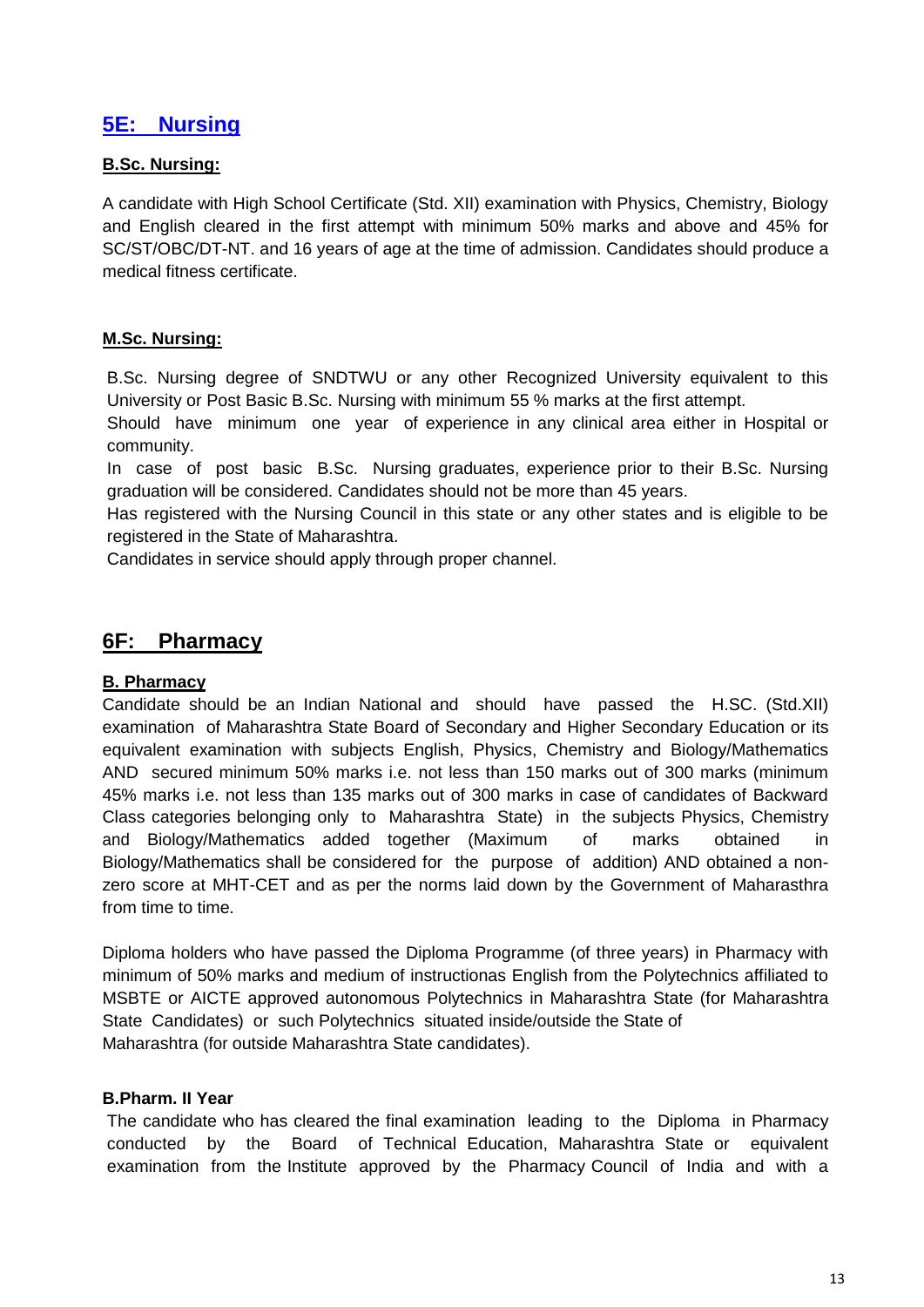minimum First Class (60% i.e. 600 out of 1000 at Part II examination for the Diploma in Pharmacy course) as per ER-91 (i.e. post HSC two year Diploma course) be held eligible for admission to Semester III.

Admission authority and procedure at the entry levels into the course. As per the directives Of Government of Maharashtra/Director of Technical Education prevailing at the time of admission.

#### **Master in Pharmaceutical Science with Specialisations in Phytopharmacy and Phytomedicine, Quality Assurance, Pharmaceutics**

A candidate who has passed the examination of the degree of B. Pharm. of this University or an examination of another recognized University equivalent thereto with at least First Class or Higher Second class be admitted to M. Pharm. Programme (Partly by Papers and Partly by thesis) in one of the branches of Pharmaceutical Science in which the Candiate register as a Postgraduate student.

# **7G: PVP & Centre for Vocational Studies**

| Programme       | <b>Entry Level</b> | <b>Eligibility</b>                                        | <b>Admission</b>  |
|-----------------|--------------------|-----------------------------------------------------------|-------------------|
| <b>Name</b>     |                    |                                                           |                   |
| Diploma in      | <b>First Year</b>  | Passed 10th Std./ SSC examination or its                  | <b>DTE Level</b>  |
| Administration  |                    | equivalent, with at least 35% aggregate marks             |                   |
| <b>Services</b> |                    | (Maharashtra Domicile is mandatory)                       |                   |
| Diploma in      | First Year         | Passed 10th Std./ SSC examination or its                  | <b>DTE Level</b>  |
| Apparel         |                    | equivalent, with at least 35% aggregate marks             |                   |
| Manufacture and |                    | (Maharashtra Domicile is mandatory)                       |                   |
| Design          |                    |                                                           |                   |
| Diploma in      | <b>First Year</b>  | Passed 10th Std./ SSC examination or its                  | <b>DTE Portal</b> |
| Electronics     |                    | equivalent, with at least 35% aggregate marks             |                   |
|                 |                    | (Maharashtra Domicile is mandatory)                       |                   |
|                 | Direct Second      | HSC Science (PCM or PCB or PCMB) OR                       | <b>DTE Portal</b> |
|                 | Year (Lateral      | HSC Technical/ Vocational Course (Bifocal) OR             |                   |
|                 | Entry)             | SSC Pass +3 years Duration ATS Course OR                  |                   |
|                 |                    | SSC Pass with Maths, Science & English +2-                |                   |
|                 |                    | year duration of I.T.I trade Craftsman training           |                   |
|                 |                    | Course (ITI) with 60% Marks. OR                           |                   |
|                 |                    | COE Center of Excellence Course/Basic Sector              |                   |
|                 |                    | of 1-year Duration OR                                     |                   |
|                 |                    | Vocational<br>Engineering<br>Course<br>Group<br><i>in</i> |                   |
|                 |                    | (MCVC)                                                    |                   |

#### **Programmes at PV Polytechnic**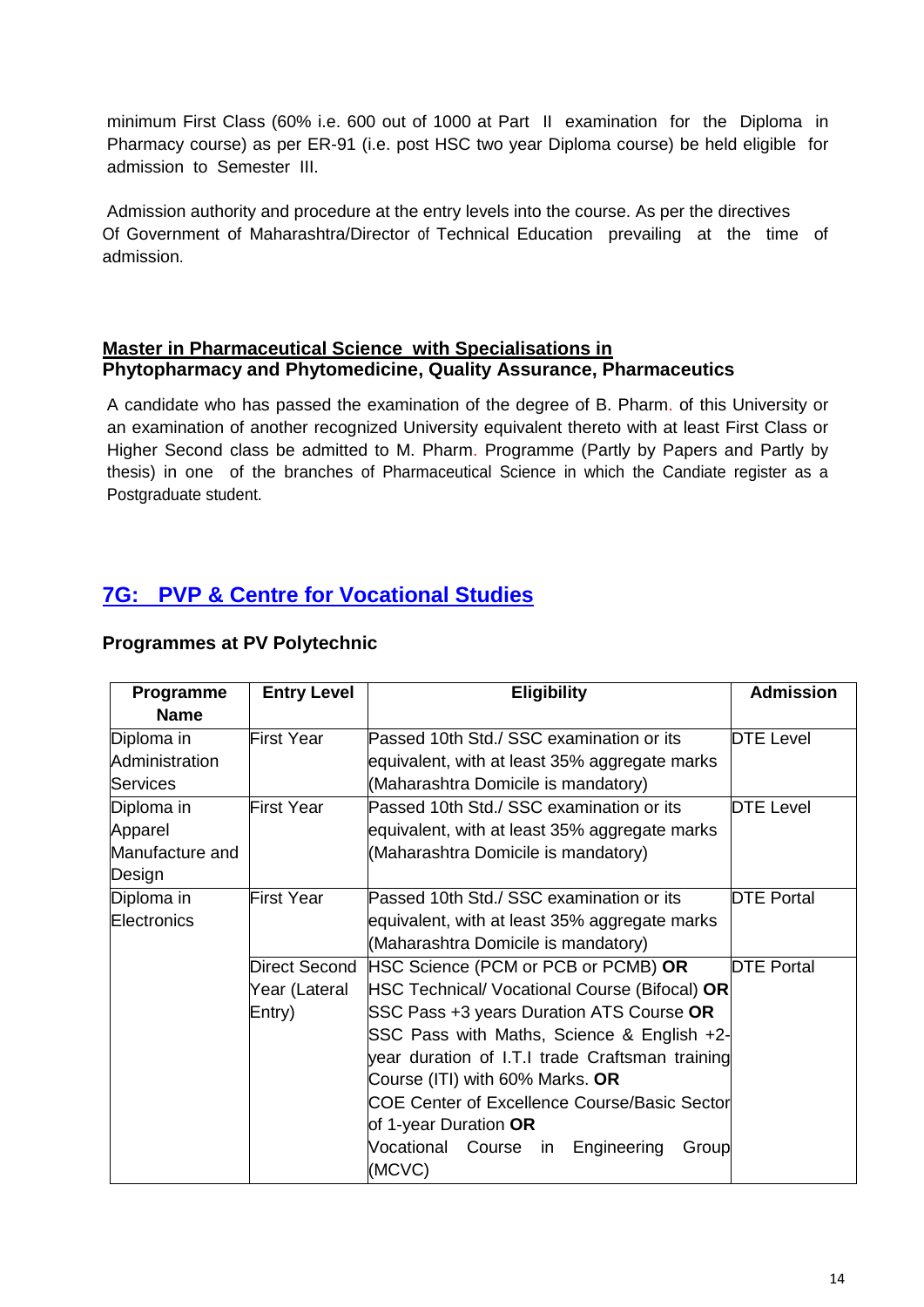| Diploma in       | <b>First Year</b>    | Passed 10th Std./ SSC examination or its         | <b>DTE Level</b> |
|------------------|----------------------|--------------------------------------------------|------------------|
| Interior Design  |                      | equivalent, with at least 35% aggregate marks    |                  |
|                  |                      | (Maharashtra Domicile is mandatory)              |                  |
|                  | <b>Lateral Entry</b> | Passed 10+2 examination with Physics and         | <b>DTE Level</b> |
|                  | <b>Second Year</b>   | Chemistry as compulsory subjects along with      |                  |
|                  |                      | Mathematics/ Biology subject. OR 10+2            |                  |
|                  |                      | Science (with Mathematics as one of the          |                  |
|                  |                      | Subject) OR 10+2 Science with Technical OR       |                  |
|                  |                      | 10+2 with Vocational. OR 10th $+$ (2 years ITI)  |                  |
|                  |                      | with appropriate Trade.                          |                  |
| Diploma in       | First Year           | Passed 10th Std./ SSC examination or its         | <b>DTE Level</b> |
| Medical          |                      | equivalent, with at least 35% aggregate marks    |                  |
| Laboratory       |                      | (Maharashtra Domicile is mandatory)              |                  |
| Technology       | Lateral Entry        | Passed 10+2 examination with Physics and         | <b>DTE Level</b> |
|                  | <b>Second Year</b>   | Chemistry as compulsory subjects along with      |                  |
|                  |                      | Mathematics/Biology subject. OR 10+2             |                  |
|                  |                      | Science (with Mathematics as one of the          |                  |
|                  |                      | Subject) OR 10+2 Science with Technical OR       |                  |
|                  |                      | 10+2 with Vocational. OR 10th + (2 years ITI)    |                  |
|                  |                      |                                                  |                  |
|                  |                      | with appropriate Trade.                          |                  |
| Diploma in       | First Year           | Passed 10th Std./ SSC examination or its         | <b>DTE Level</b> |
| Ophthalmic       |                      | equivalent, with at least 35% aggregate marks    |                  |
| Technology       |                      | (Maharashtra Domicile is mandatory)              |                  |
|                  | Lateral Entry        | Passed 10+2 examination with Physics and         | <b>DTE Level</b> |
|                  | <b>Second Year</b>   | Chemistry as compulsory subjects along with      |                  |
|                  |                      | Mathematics/ Biology subject. OR 10+2            |                  |
|                  |                      | Science (with Mathematics as one of the          |                  |
|                  |                      | Subject) OR 10+2 Science with Technical OR       |                  |
|                  |                      | 10+2 with Vocational. OR 10th $+$ (2 years ITI)  |                  |
|                  |                      | with appropriate Trade.                          |                  |
| Diploma in       | <b>First Year</b>    | Passed 10+2 with Physics                         | <b>DTE Level</b> |
| Pharmacy         |                      | and Chemistry as Compulsory subjects along       |                  |
|                  |                      | with Mathematics/Biology subject                 |                  |
|                  |                      | (and any other criteria specified by DTE time to |                  |
|                  |                      | time)                                            |                  |
| Diploma in       | <b>First Year</b>    | 10th pass or equivalent                          | University Level |
| Jewellery Design |                      |                                                  |                  |
| & Manufacture    |                      |                                                  |                  |
| Diploma in Food  | <b>First Year</b>    | Passed 10th Std./ SSC examination or its         | <b>DTE Level</b> |
| Technology       |                      | equivalent, with at least 35% aggregate marks    |                  |
|                  |                      | (Maharashtra Domicile is mandatory)              |                  |
|                  | Lateral Entry        | Passed 10+2 examination with Physics and         | <b>DTE Level</b> |
|                  | <b>Second Year</b>   | Chemistry as compulsory subjects along with      |                  |
|                  |                      | Mathematics/ Biology subject. OR 10+2            |                  |
|                  |                      | Science (with Mathematics as one of the          |                  |
|                  |                      | Subject) OR 10+2 Science with Technical OR       |                  |
|                  |                      | 10+2 with Vocational. OR 10th + (2 years ITI)    |                  |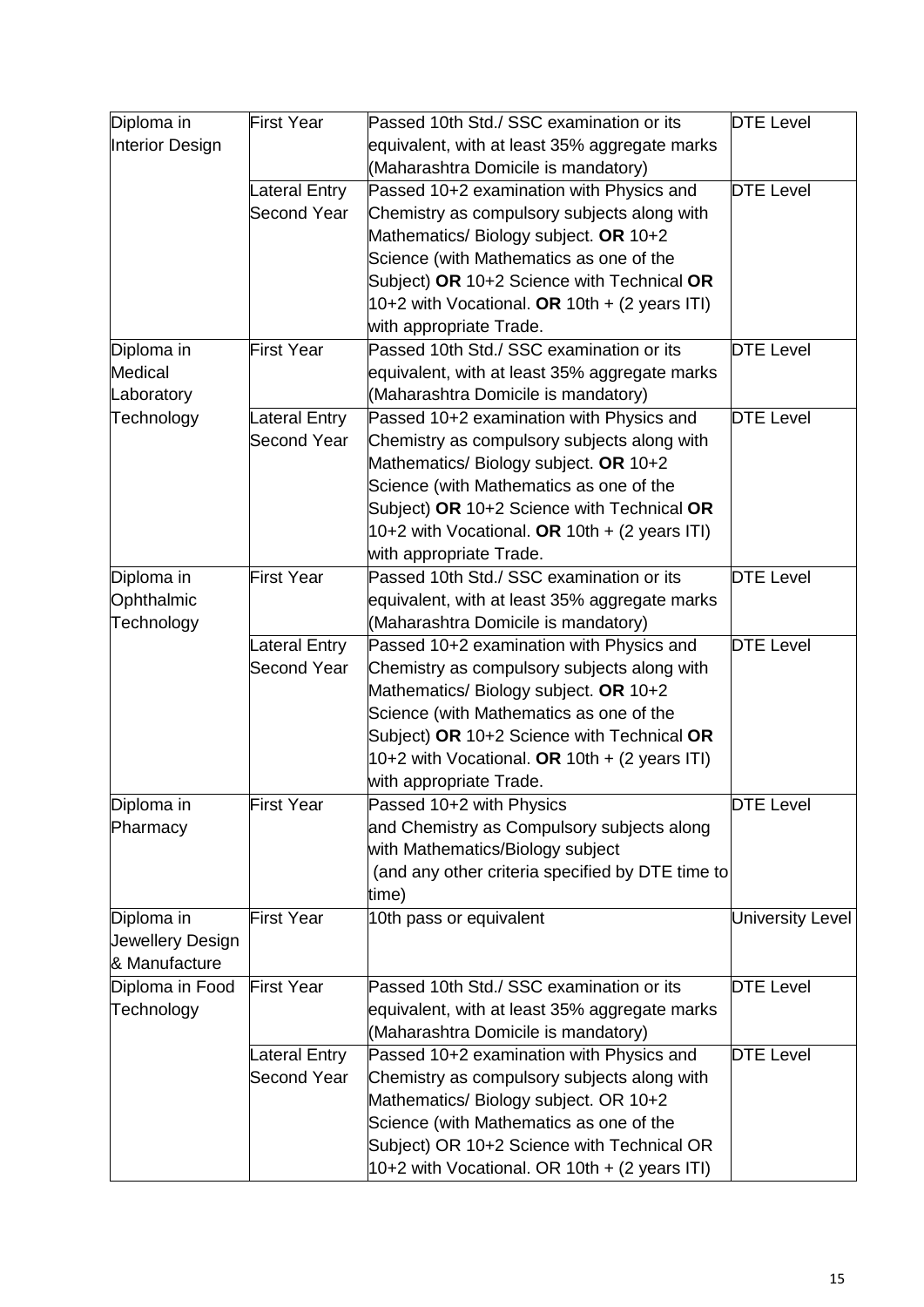|                                                           |                                     | with appropriate Trade.                                                                                                                                                                                                                                                  |                                       |
|-----------------------------------------------------------|-------------------------------------|--------------------------------------------------------------------------------------------------------------------------------------------------------------------------------------------------------------------------------------------------------------------------|---------------------------------------|
| D Voc In<br>Graphics and<br>Multimedia                    | <b>First Year</b>                   | SSC Pass or equivalent minimum 35 %                                                                                                                                                                                                                                      | <b>AICTE</b><br>(UNIVERSITY<br>LEVEL) |
|                                                           |                                     |                                                                                                                                                                                                                                                                          |                                       |
| <b>B</b> Voc in<br>Electronics<br>Manufacture<br>Services | <b>First Year</b>                   | HSC Science (PCM or PCB or PCMB) OR<br>HSC Technical/ Vocational Course (Bifocal) OR<br>SSC Pass with Maths, Science & English +2-<br>year duration of I.T.I trade Craftsman training                                                                                    | <b>University Level</b>               |
|                                                           |                                     | Course (ITI) with 60% Marks.                                                                                                                                                                                                                                             |                                       |
|                                                           | Lateral Entry<br>Semester. 2        | Completion of B Voc Semester I or Certificate<br>Courses (Six Month) in Interior Design OR<br>relevant field with Minimum 40% marks. OR<br>should pass NSQF Level 4 in a relevant field.                                                                                 | <b>University Level</b>               |
|                                                           | Second Year<br>(Lateral Entry)      | 4 years Diploma in Electronics and allied<br>branches (with one-year industry Training or<br>Internship) Or<br>3 years Diploma in Electronics and allied<br>branches and one-year Electronics Industry<br>Experience Or<br>should pass NSQF Level 5 in a relevant field. | <b>University</b>                     |
|                                                           | Lateral Entry<br><b>Third Year</b>  | 2 years completion of B Voc in Electronics<br>Manufacture Services OR Advanced Diploma in<br>Electronics Manufacture Services OR relevant<br>field with minimum 40% marks. OR Should<br>pass NSQF Level 6 in a relevant field.                                           | <b>University Level</b>               |
| <b>B</b> Voc Fashion<br>Design*                           | First Year                          | HSC Pass or equivalent minimum 35 % (Any<br>stream)                                                                                                                                                                                                                      | <b>University Level</b>               |
|                                                           | Lateral Entry<br>Semester, 2        | Completion of B Voc Semester I or Certificate<br>Courses (Six Month) in Fashion Design OR<br>relevant field with Minimum 40% marks. OR<br>should pass NSQF Level 4 in a relevant field.                                                                                  | University Level                      |
|                                                           | Lateral Entry<br><b>Second Year</b> | SSC Pass or equivalent minimum 35 % pass<br>and Minimum<br>3-year full time Diploma in Fashion<br>Design/Apparel Manufacture and design/ Dress<br>making and Dress Design from any recognised<br>University OR should pass NSQF Level 5                                  | <b>University Level</b>               |
|                                                           | Lateral Entry<br><b>Third Year</b>  | 2 years completion of B Voc in Fashion Design<br>OR Advanced Diploma in Interior Design OR<br>relevant field with minimum 40% marks. OR<br>Should pass NSQF Level 6 in a relevant field.                                                                                 | <b>University Level</b>               |
|                                                           |                                     |                                                                                                                                                                                                                                                                          |                                       |
| <b>B</b> Voc in Interior<br>Design                        | <b>First Year</b>                   | H.Sc Pass or equivalent minimum 35 % (Any<br>Stream)                                                                                                                                                                                                                     | <b>University Level</b>               |
|                                                           | Lateral Entry<br>Semester. 2        | Completion of B.Voc. Semester I or Certificate<br>Courses (Six Month) in Interior Design OR                                                                                                                                                                              | <b>University Level</b>               |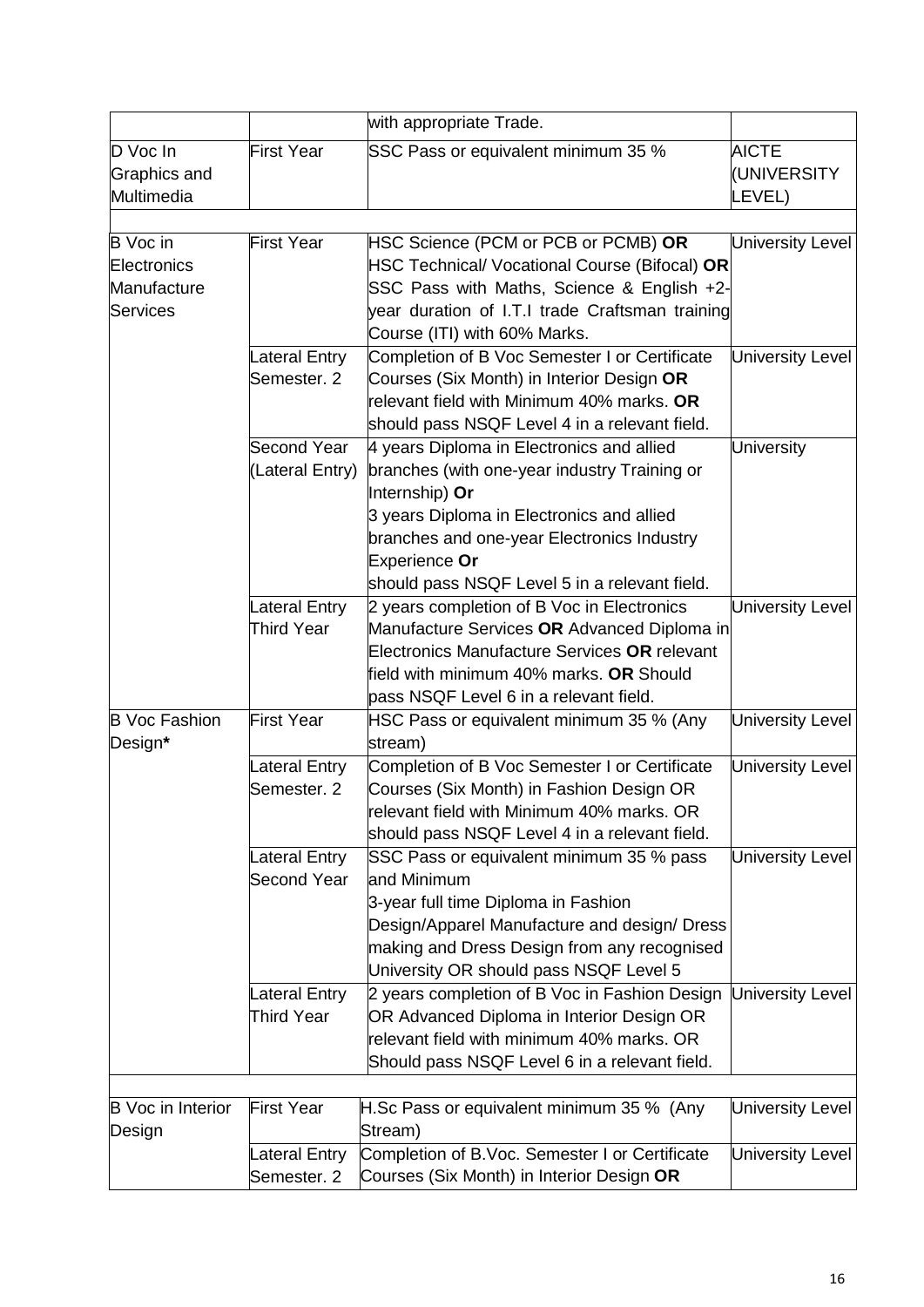|               | University Level                                                                                                                                                                                                                                                                                                                                                                                                                                                                                                         |
|---------------|--------------------------------------------------------------------------------------------------------------------------------------------------------------------------------------------------------------------------------------------------------------------------------------------------------------------------------------------------------------------------------------------------------------------------------------------------------------------------------------------------------------------------|
|               |                                                                                                                                                                                                                                                                                                                                                                                                                                                                                                                          |
|               |                                                                                                                                                                                                                                                                                                                                                                                                                                                                                                                          |
|               |                                                                                                                                                                                                                                                                                                                                                                                                                                                                                                                          |
|               |                                                                                                                                                                                                                                                                                                                                                                                                                                                                                                                          |
| Lateral Entry | University Level                                                                                                                                                                                                                                                                                                                                                                                                                                                                                                         |
| Third Year    |                                                                                                                                                                                                                                                                                                                                                                                                                                                                                                                          |
|               |                                                                                                                                                                                                                                                                                                                                                                                                                                                                                                                          |
|               |                                                                                                                                                                                                                                                                                                                                                                                                                                                                                                                          |
|               | relevant field with Minimum 40% marks. OR<br>should pass NSQF Level 4 in a relevant field.<br>Second Year Full Time 3-year Diploma in Interior Design or<br>relevant field from AICTE/DTE approved institute<br>or its equivalent<br><b>OR</b> relevant filed with minimum 40 % marks <b>OR</b><br>should pass NSQF Level 5<br>2 years completion of B Voc in Interior Design<br>OR Advanced Diploma in Interior Design OR<br>relevant field with minimum 40% marks. OR<br>Should pass NSQF Level 6 in a relevant field. |

# **Programmes at Centre for Vocational Studies**

| Programme<br><b>Name</b>        | <b>Entry Level</b> | Eligibility                                         | Admission               |
|---------------------------------|--------------------|-----------------------------------------------------|-------------------------|
| <b>B Voc Fashion</b><br>Design* | <b>First Year</b>  | HSC Pass or equivalent minimum 35 % (Any<br>stream) | <b>University Level</b> |
|                                 | Lateral Entry      | Completion of B Voc Semester I or Certificate       | <b>University Level</b> |
|                                 | Semester, 2        | Courses (Six Month) in Fashion Design OR            |                         |
|                                 |                    | relevant field with Minimum 40% marks. OR           |                         |
|                                 |                    | should pass NSQF Level 4 in a relevant field.       |                         |
|                                 | Lateral Entry      | SSC Pass or equivalent minimum 35 % pass            | <b>University Level</b> |
|                                 | <b>Second Year</b> | and Minimum                                         |                         |
|                                 |                    | 3-year full time Diploma in Fashion                 |                         |
|                                 |                    | Design/Apparel Manufacture and design/ Dress        |                         |
|                                 |                    | making and Dress Design from any recognised         |                         |
|                                 |                    | University OR should pass NSQF Level 5              |                         |
|                                 | Lateral Entry      | 2 years completion of B Voc in Fashion Design       | <b>University Level</b> |
|                                 | Third Year         | OR Advanced Diploma in Interior Design OR           |                         |
|                                 |                    | relevant field with minimum 40% marks. OR           |                         |
|                                 |                    | Should pass NSQF Level 6 in a relevant field.       |                         |
|                                 |                    |                                                     |                         |
| <b>B</b> Voc in Interior        | <b>First Year</b>  | H.Sc Pass or equivalent minimum 35 % (Any           | University Level        |
| Design                          |                    | Stream)                                             |                         |
|                                 | Lateral Entry      | Completion of B.Voc. Semester I or Certificate      | <b>University Level</b> |
|                                 | Semester, 2        | Courses (Six Month) in Interior Design OR           |                         |
|                                 |                    | relevant field with Minimum 40% marks. OR           |                         |
|                                 |                    | should pass NSQF Level 4 in a relevant field.       |                         |
|                                 | Second Year        | Full Time 3-year Diploma in Interior Design or      | <b>University Level</b> |
|                                 |                    | relevant field from AICTE/DTE approved              |                         |
|                                 |                    | institute or its equivalent                         |                         |
|                                 |                    | OR relevant filed with minimum 40 % marks OR        |                         |
|                                 |                    | should pass NSQF Level 5                            |                         |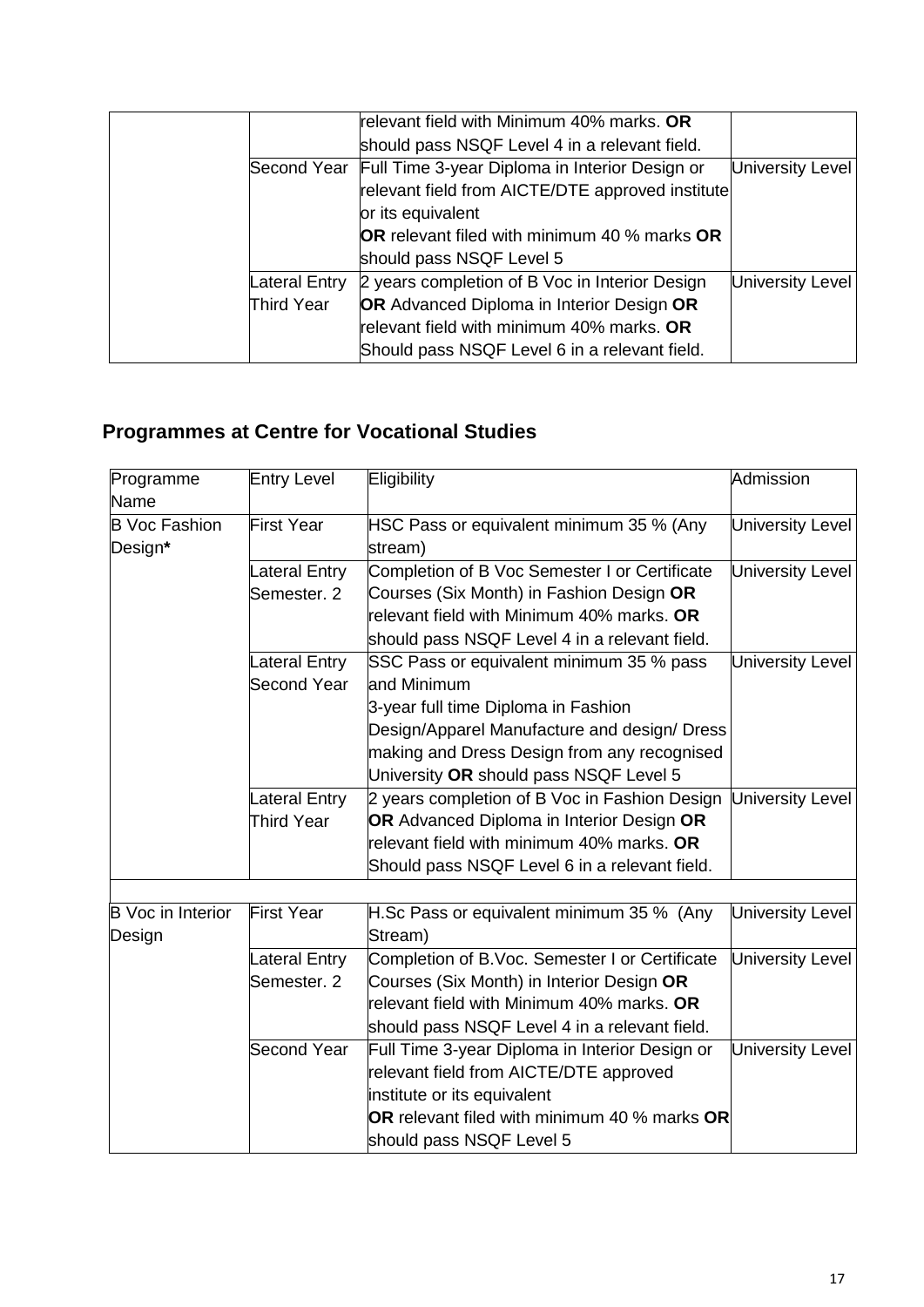|                            | <b>Lateral Entry</b>                      | 2 years completion of B Voc in Interior Design                                           | University Level        |
|----------------------------|-------------------------------------------|------------------------------------------------------------------------------------------|-------------------------|
|                            | <b>Third Year</b>                         | OR Advanced Diploma in Interior Design OR                                                |                         |
|                            |                                           | relevant field with minimum 40% marks. OR                                                |                         |
|                            |                                           | Should pass NSQF Level 6 in a relevant field.                                            |                         |
|                            |                                           |                                                                                          |                         |
| <b>B</b> Voc in            | <b>First Year</b>                         | H.Sc Pass or equivalent minimum 35 % (Any                                                | University Level        |
| Jewellery Design           |                                           | Stream)                                                                                  |                         |
|                            | <b>Lateral Entry</b>                      | Completion of B Voc Semester I or Certificate                                            | <b>University Level</b> |
|                            | Semester. 2                               | Courses (Six Month) in Jewellery Design OR                                               |                         |
|                            |                                           | relevant field with Minimum 40% marks. OR                                                |                         |
|                            |                                           | should pass NSQF Level 4 in a relevant field.                                            |                         |
|                            | <b>Lateral Entry</b>                      | Diploma in Jewellery Design and Manufacture                                              | <b>University Level</b> |
|                            | <b>Second Year</b>                        | or relevant field from any govt approved                                                 |                         |
|                            |                                           | institute or from SNDT Women's University OR                                             |                         |
|                            |                                           | should pass NSQF Level 5                                                                 |                         |
|                            | <b>Lateral Entry</b>                      | 2 years completion of B Voc in Jewellery                                                 | University Level        |
|                            | <b>Third Year</b>                         | Design or Advanced Diploma in Jewellery                                                  |                         |
|                            |                                           | Design OR relevant field with minimum 40%                                                |                         |
|                            |                                           | marks OR Should pass NSQF Level 6 in a                                                   |                         |
|                            |                                           | relevant field.                                                                          |                         |
|                            |                                           |                                                                                          |                         |
| B Voc Optometry First Year |                                           | H.Sc Pass (Science/Home Science) or its                                                  | University Level        |
|                            |                                           | equivalent minimum 35 %                                                                  |                         |
|                            | Lateral Entry                             | Completion of B.Voc. Semester I or Certificate                                           | University Level        |
|                            | Semester. 2                               | Courses (Six Month) in Optometry OR relevant                                             |                         |
|                            |                                           | field with Minimum 40% marks. OR should pass                                             |                         |
|                            |                                           | NSQF Level 4 in a relevant field.                                                        |                         |
|                            | Lateral Entry                             | Full Time 3-year Diploma in Ophthalmic                                                   | <b>University Level</b> |
|                            | <b>Second Year</b>                        | Technology or relevant field from AICTE/DTE                                              |                         |
|                            |                                           | approved institute or its equivalent                                                     |                         |
|                            |                                           | <b>OR</b>                                                                                |                         |
|                            |                                           | Completion of 1-year Full time of B Voc in                                               |                         |
|                            |                                           | Ophthalmic Technology or relevant field                                                  |                         |
|                            | <b>Lateral Entry</b><br><b>Third Year</b> | 2 years completion of B Voc in Optometry or<br>Advanced Diploma in Optometry OR relevant | <b>University Level</b> |
|                            |                                           | field with minimum 40% marks OR Should pass                                              |                         |
|                            |                                           | NSQF Level 6 in a relevant field.                                                        |                         |
| B. Voc in Food             | <b>First Year</b>                         | HSC Pass (Science/Home Science) or its                                                   | <b>University Level</b> |
| processing                 |                                           | equivalent minimum 35 %                                                                  |                         |
| Technology                 | <b>Lateral Entry</b>                      | Completion of B Voc Semester I or Certificate                                            | <b>University Level</b> |
|                            | Semester. 2                               | Courses (Six Month) in Food Technology or                                                |                         |
|                            |                                           | relevant field with Minimum 40% marks. OR                                                |                         |
|                            |                                           | should pass NSQF Level 4 in a relevant field.                                            |                         |
|                            | <b>Lateral Entry</b>                      | Full Time 3-year Diploma in Food Technology                                              | <b>University Level</b> |
|                            | Second Year                               | or relevant field from AICTE/DTE approved                                                |                         |
|                            |                                           | institute or its equivalent                                                              |                         |
|                            |                                           | OR Completion of 1 year of B Voc in Food                                                 |                         |
|                            |                                           |                                                                                          |                         |